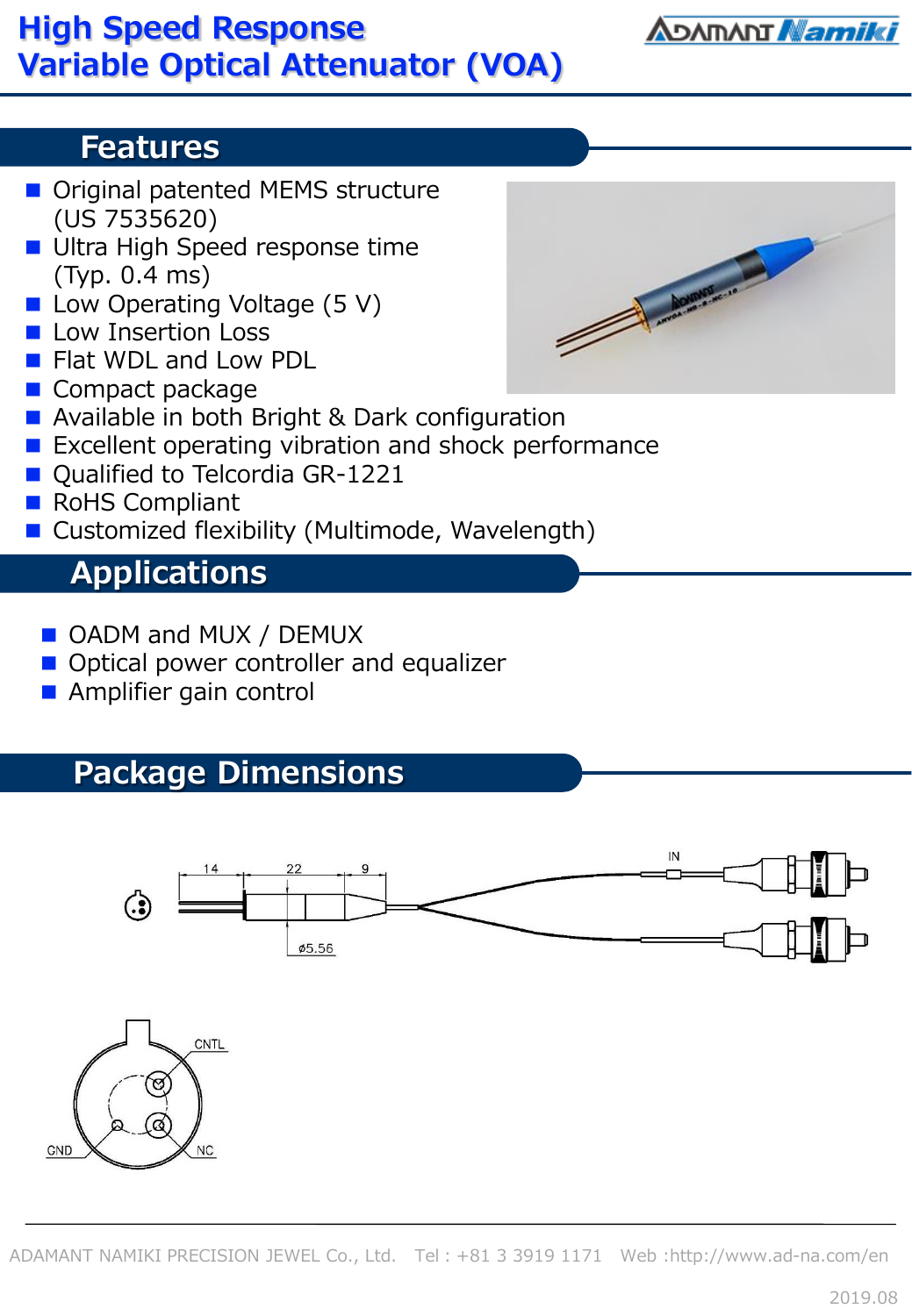### **High Speed Response Variable Optical Attenuator (VOA)**



## **Specifications**

| parameter                     | value                                                             | notes                        |
|-------------------------------|-------------------------------------------------------------------|------------------------------|
| Attenuation type              | Bright / Dark                                                     |                              |
| Wavelength                    | 1530 $\sim$ 1565 nm<br>1565 $\sim$ 1610 nm<br>1530 $\sim$ 1610 nm | C-Band<br>L-Band<br>C/L-Band |
| <b>Insertion Loss</b>         | 0.8 dB                                                            | Typ. 0.5 dB                  |
| <b>Return Loss</b>            | 45dB                                                              | Typ. 50 dB                   |
| <b>Attenuation Range</b>      | 30 dB<br>40dB                                                     | <b>Bright</b><br><b>Dark</b> |
| Wavelength Dependent Loss     | 0.5 dB (10 dB ATT.)<br>1 dB (20 dB ATT.)                          | Typ. 0.3 dB<br>Typ. 0.6 dB   |
| Polarization Dependent Loss   | 0.3dB (20 dB ATT.)                                                | Typ. 0.2 dB                  |
| <b>Response Speed</b>         | 1 <sub>ms</sub>                                                   | Typ. 0.4 ms                  |
| <b>Optical Power Handling</b> | 500 mW                                                            |                              |
| Power Consumption             | 100 nW                                                            |                              |
| <b>Operating Temperature</b>  | $-5$ °C to +70 °C                                                 |                              |
| Storage Temperature           | $-40^{\circ}$ C to +85 $^{\circ}$ C                               |                              |
| <b>Operating Voltage</b>      | 5V<br>6 V                                                         | <b>Bright</b><br><b>Dark</b> |
| Fiber type                    | SMF-28 or Equivalent                                              |                              |
| Ordaring Codac                |                                                                   |                              |



ADAMANT NAMIKI PRECISION JEWEL Co., Ltd. Tel:+81 3 3919 1171 Web :http://www.ad-na.com/en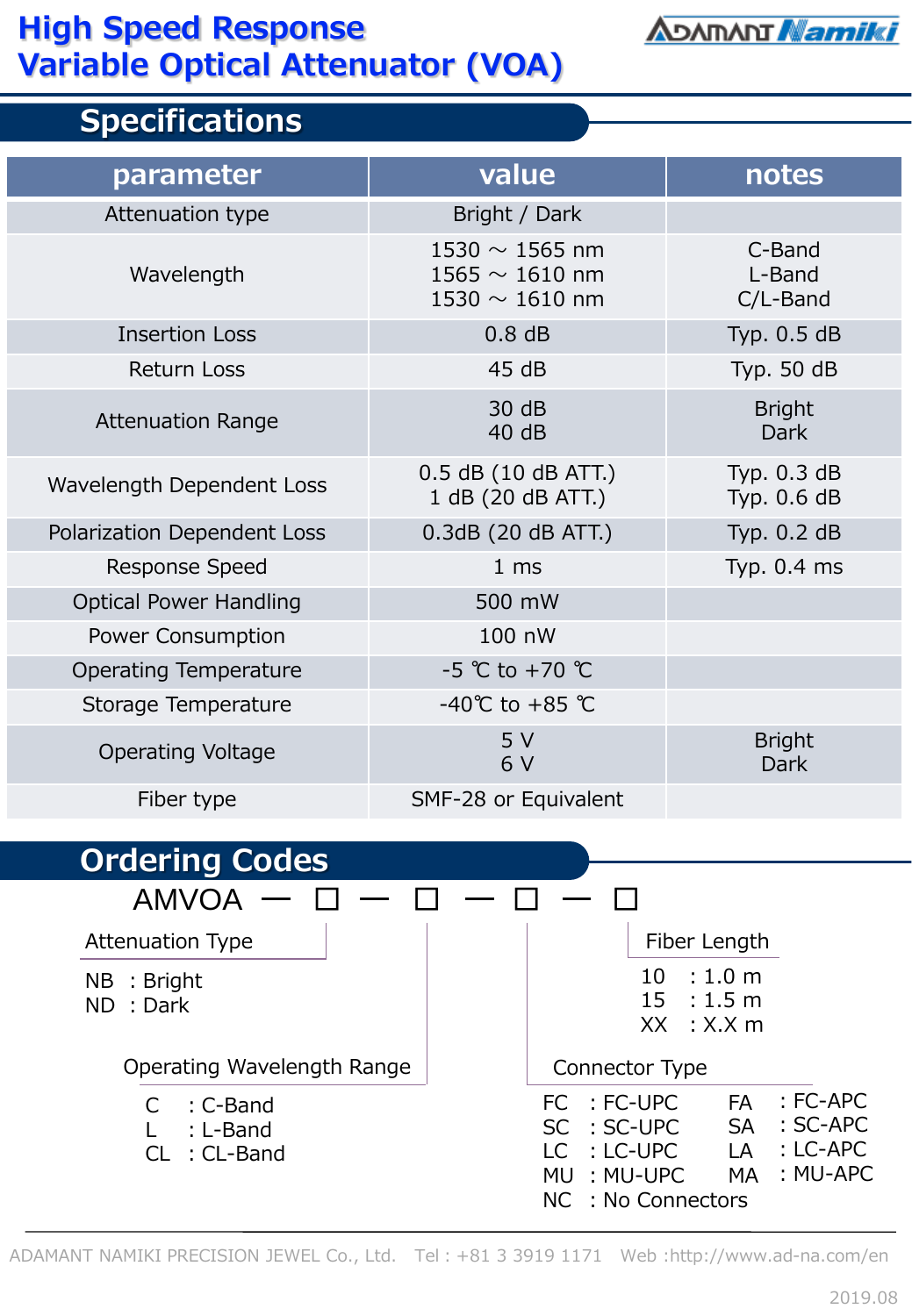#### **Features**

- Original patented MEMS structure (US 7535620)
- Ultra High Speed response time (Typ. 0.4 ms)
- Low Operating Voltage (5 V)
- Low Insertion Loss
- Flat WDL
- Low PDL
- World Smallest class package
- Available in both Bright & Dark configuration
- Excellent operating vibration and shock performance
- Qualified to Telcordia GR-1221
- RoHS Compliant
- Customized flexibility (Multimode, Wavelength)

# **Applications**

- OADM and MUX / DEMUX
- Optical power controller and equalizer
- Amplifier gain control

# **Package Dimensions**





2019.08